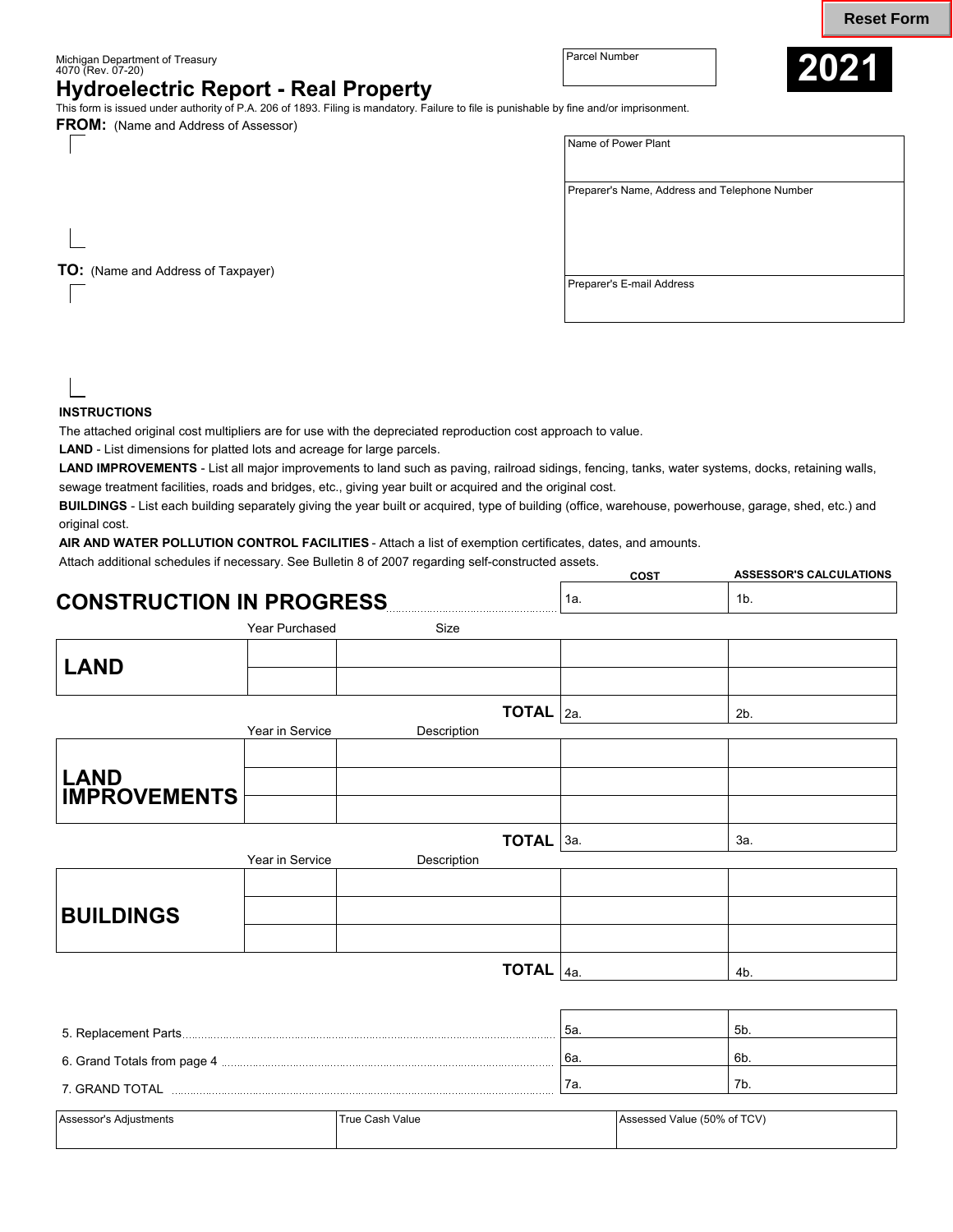|      | <b>Hydro Structures</b>   |                                             | <b>Hydro Plants, Reservoirs,</b> |                                |                                          |                           | Hydro Plants, Water Wheels, |                                          | <b>Hydro Accessory</b>    |                       |                                          |                           |
|------|---------------------------|---------------------------------------------|----------------------------------|--------------------------------|------------------------------------------|---------------------------|-----------------------------|------------------------------------------|---------------------------|-----------------------|------------------------------------------|---------------------------|
|      |                           | & Improvements<br><b>Dams and Waterways</b> |                                  | <b>Turbines and Generators</b> |                                          |                           | <b>Electrical Equipment</b> |                                          |                           |                       |                                          |                           |
| Year | Accounts 331,<br>336, 352 | Surviving<br><b>Original Cost</b>           | True Cash Account<br>Value       | 332                            | <b>Surviving</b><br><b>Original Cost</b> | <b>True Cash</b><br>Value | <b>Account</b><br>333       | <b>Surviving</b><br><b>Original Cost</b> | <b>True Cash</b><br>Value | <b>Account</b><br>334 | <b>Surviving</b><br><b>Original Cost</b> | <b>True Cash</b><br>Value |
| 2020 | 0.9850                    |                                             |                                  | 0.9900                         |                                          |                           | 0.9700                      |                                          |                           | 0.9700                |                                          |                           |
| 2019 | 0.9975                    |                                             |                                  | 1.0017                         |                                          |                           | 0.9814                      |                                          |                           | 0.9791                |                                          |                           |
| 2018 | 1.0200                    |                                             |                                  | 1.0225                         |                                          |                           | 0.9218                      |                                          |                           | 1.0015                |                                          |                           |
| 2017 | 1.0320                    |                                             |                                  | 1.0396                         |                                          |                           | 0.8657                      |                                          |                           | 1.0035                |                                          |                           |
| 2016 | 1.0294                    |                                             |                                  | 1.0328                         |                                          |                           | 0.8774                      |                                          |                           | 0.9850                |                                          |                           |
| 2015 | 1.0422                    |                                             |                                  | 1.0486                         |                                          |                           | 0.8956                      |                                          |                           | 0.9978                |                                          |                           |
| 2014 | 1.0440                    |                                             |                                  | 1.0588                         |                                          |                           | 0.8280                      |                                          |                           | 0.9875                |                                          |                           |
| 2013 | 1.0542                    |                                             |                                  | 1.0671                         |                                          |                           | 0.8326                      |                                          |                           | 0.9956                |                                          |                           |
| 2012 | 1.0773                    |                                             |                                  | 1.0908                         |                                          |                           | 0.8037                      |                                          |                           | 1.0207                |                                          |                           |
| 2011 | 1.1035                    |                                             |                                  | 1.1174                         |                                          |                           | 0.7834                      |                                          |                           | 1.0372                |                                          |                           |
| 2010 | 1.0974                    |                                             |                                  | 1.1125                         |                                          |                           | 0.7687                      |                                          |                           | 1.0390                |                                          |                           |
| 2009 | 1.0976                    |                                             |                                  | 1.1037                         |                                          |                           | 0.7359                      |                                          |                           | 1.0630                |                                          |                           |
| 2008 | 1.1620                    |                                             |                                  | 1.1428                         |                                          |                           | 0.7556                      |                                          |                           | 1.1037                |                                          |                           |
| 2007 | 1.1993                    |                                             |                                  | 1.1888                         |                                          |                           | 0.7691                      |                                          |                           | 1.1629                |                                          |                           |
| 2006 | 1.2251                    |                                             |                                  | 1.2222                         |                                          |                           | 0.7531                      |                                          |                           | 1.1786                |                                          |                           |
| 2005 | 1.2932                    |                                             |                                  | 1.2703                         |                                          |                           | 0.7059                      |                                          |                           | 1.2209                |                                          |                           |
| 2004 | 1.3266                    |                                             |                                  | 1.3237                         |                                          |                           | 0.6693                      |                                          |                           | 1.1801                |                                          |                           |
| 2003 | 1.3361                    |                                             |                                  | 1.3327                         |                                          |                           | 0.6387                      |                                          |                           | 1.1583                |                                          |                           |
| 2002 | 1.3554                    |                                             |                                  | 1.3500                         |                                          |                           | 0.5986                      |                                          |                           | 1.1495                |                                          |                           |
| 2001 | 1.3761                    |                                             |                                  | 1.3578                         |                                          |                           | 0.5533                      |                                          |                           | 1.1224                |                                          |                           |
| 2000 | 1.4151                    |                                             |                                  | 1.3788                         |                                          |                           | 0.5238                      |                                          |                           | 1.1018                |                                          |                           |
| 1999 | 1.4269                    |                                             |                                  | 1.4010                         |                                          |                           | 0.4864                      |                                          |                           | 1.0432                |                                          |                           |
| 1998 | 1.4212                    |                                             |                                  | 1.4104                         |                                          |                           | 0.4505                      |                                          |                           | 0.9707                |                                          |                           |
| 1997 | 1.4199                    |                                             |                                  | 1.4298                         |                                          |                           | 0.4504                      |                                          |                           | 0.9617                |                                          |                           |
| 1996 | 1.4186                    |                                             |                                  | 1.4554                         |                                          |                           | 0.4593                      |                                          |                           | 0.9905                |                                          |                           |
| 1995 | 1.4268                    |                                             |                                  | 1.4720                         |                                          |                           | 0.4725                      |                                          |                           | 1.0385                |                                          |                           |
| 1994 | 1.4610                    |                                             |                                  | 1.5174                         |                                          |                           | 0.4852                      |                                          |                           | 1.0689                |                                          |                           |
| 1993 | 1.4822                    |                                             |                                  | 1.5609                         |                                          |                           | 0.4970                      |                                          |                           | 1.1045                |                                          |                           |
| 1992 | 1.4767                    |                                             |                                  | 1.5699                         |                                          |                           | 0.4970                      |                                          |                           | 1.1462                |                                          |                           |
| 1991 | 1.4375                    |                                             |                                  | 1.5478                         |                                          |                           | 0.5158                      |                                          |                           | 1.1683                |                                          |                           |
| 1990 | 1.4144                    |                                             |                                  | 1.5380                         |                                          |                           | 0.5274                      |                                          |                           | 1.2070                |                                          |                           |
| 1989 | 1.4295                    |                                             |                                  | 1.5404                         |                                          |                           | 0.5505                      |                                          |                           | 1.2656                |                                          |                           |
| 1988 | 1.4519                    |                                             |                                  | 1.5690                         |                                          |                           | 0.5881                      |                                          |                           | 1.4238                |                                          |                           |
| 1987 | 1.4449                    |                                             |                                  | 1.5926                         |                                          |                           | 0.5989                      |                                          |                           | 1.4350                |                                          |                           |
| 1986 | 1.4375                    |                                             |                                  | 1.6177                         |                                          |                           | 0.6011                      |                                          |                           | 1.4639                |                                          |                           |
| 1985 | 1.4362                    |                                             |                                  | 1.6369                         |                                          |                           | 0.6147                      |                                          |                           | 1.4757                |                                          |                           |
| 1984 | 1.4483                    |                                             |                                  | 1.6730                         |                                          |                           | 0.6362                      |                                          |                           | 1.4522                |                                          |                           |
| 1983 | 1.4544                    |                                             |                                  | 1.7035                         |                                          |                           | 0.6619                      |                                          |                           | 1.5000                |                                          |                           |
| 1982 | 1.4536                    |                                             |                                  | 1.7273                         |                                          |                           | 0.7017                      |                                          |                           | 1.6875                |                                          |                           |
| 1981 | 1.5000                    |                                             |                                  | 1.8000                         |                                          |                           | 0.7861                      |                                          |                           | 1.8789                |                                          |                           |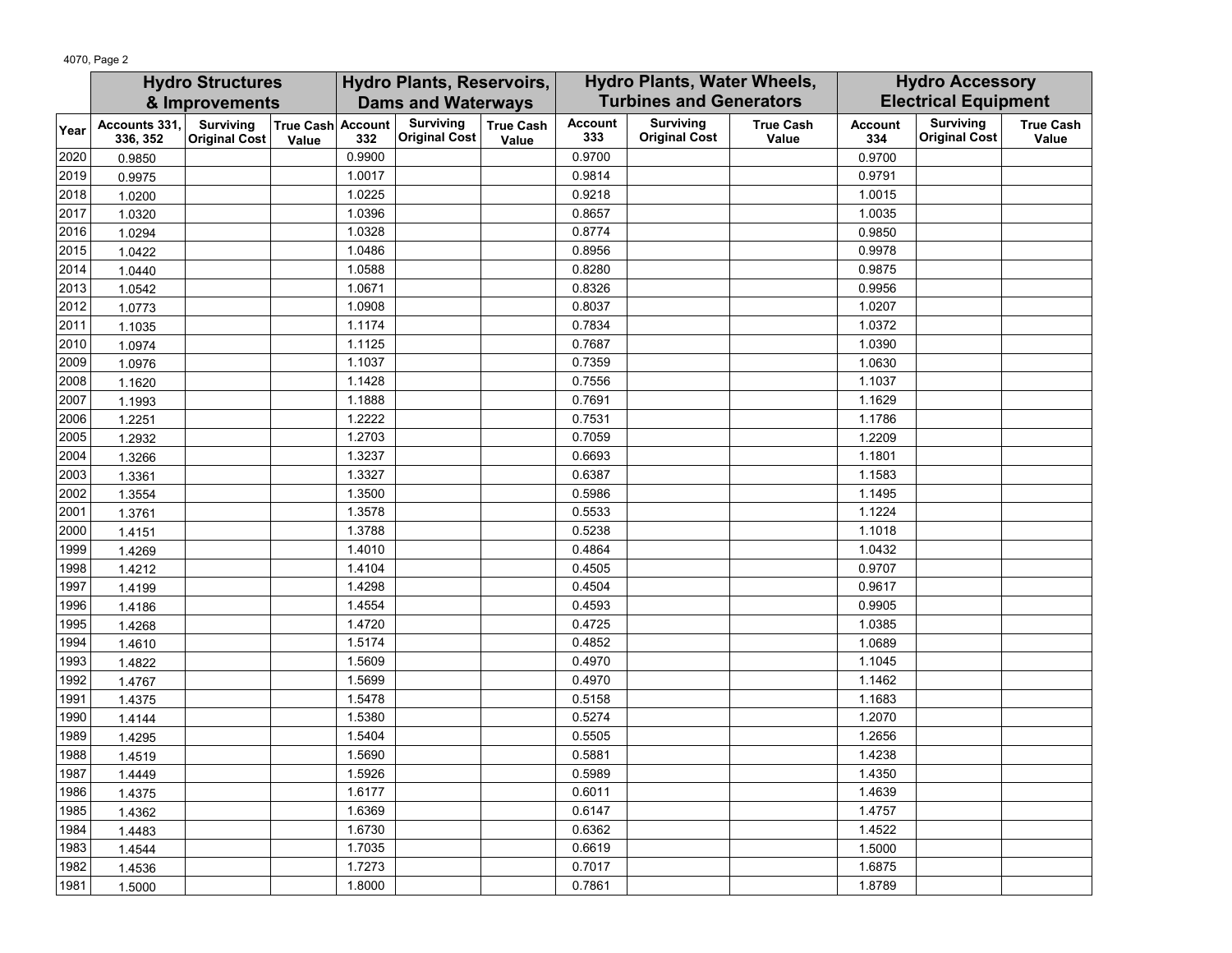4070, Page 3

|      | <b>Hydro Structures</b>   |                                          | <b>Hydro Plants, Reservoirs,</b> |         |                                          |                           | Hydro Plants, Water Wheels,    |                                          | <b>Hydro Accessory</b>    |                             |                                          |                           |
|------|---------------------------|------------------------------------------|----------------------------------|---------|------------------------------------------|---------------------------|--------------------------------|------------------------------------------|---------------------------|-----------------------------|------------------------------------------|---------------------------|
|      |                           | & Improvements                           |                                  |         | <b>Dams and Waterways</b>                |                           | <b>Turbines and Generators</b> |                                          |                           | <b>Electrical Equipment</b> |                                          |                           |
| Year | Accounts 331,<br>336, 352 | <b>Surviving</b><br><b>Original Cost</b> | True Cash Account<br>Value       | 332     | <b>Surviving</b><br><b>Original Cost</b> | <b>True Cash</b><br>Value | <b>Account</b><br>333          | <b>Surviving</b><br><b>Original Cost</b> | <b>True Cash</b><br>Value | <b>Account</b><br>334       | <b>Surviving</b><br><b>Original Cost</b> | <b>True Cash</b><br>Value |
| 1980 | 1.5719                    |                                          |                                  | 1.9608  |                                          |                           | 0.8651                         |                                          |                           | 2.0363                      |                                          |                           |
| 1979 | 1.6471                    |                                          |                                  | 2.1460  |                                          |                           | 0.9561                         |                                          |                           | 2.1958                      |                                          |                           |
| 1978 | 1.7372                    |                                          |                                  | 2.3091  |                                          |                           | 1.0414                         |                                          |                           | 2.3070                      |                                          |                           |
| 1977 | 1.7639                    |                                          |                                  | 2.3725  |                                          |                           | 1.1514                         |                                          |                           | 2.5490                      |                                          |                           |
| 1976 | 1.7384                    |                                          |                                  | 2.3663  |                                          |                           | 1.2674                         |                                          |                           | 2.7000                      |                                          |                           |
| 1975 | 1.8282                    |                                          |                                  | 2.5615  |                                          |                           | 1.4342                         |                                          |                           | 3.1422                      |                                          |                           |
| 1974 | 2.0700                    |                                          |                                  | 2.9415  |                                          |                           | 1.6350                         |                                          |                           | 3.6450                      |                                          |                           |
| 1973 | 2.2500                    |                                          |                                  | 3.1032  |                                          |                           | 1.7211                         |                                          |                           | 3.7577                      |                                          |                           |
| 1972 | 2.4070                    |                                          |                                  | 3.2534  |                                          |                           | 1.8371                         |                                          |                           | 3.9194                      |                                          |                           |
| 1971 | 2.6883                    |                                          |                                  | 3.4688  |                                          |                           | 1.9699                         |                                          |                           | 4.1420                      |                                          |                           |
| 1970 | 2.9155                    |                                          |                                  | 3.6260  |                                          |                           | 2.0962                         |                                          |                           | 4.4451                      |                                          |                           |
| 1969 | 3.1364                    |                                          |                                  | 3.8057  |                                          |                           | 2.2397                         |                                          |                           | 4.7961                      |                                          |                           |
| 1968 | 3.3387                    |                                          |                                  | 3.8933  |                                          |                           | 2.3028                         |                                          |                           | 5.0625                      |                                          |                           |
| 1967 | 3.4500                    |                                          |                                  | 3.9891  |                                          |                           | 2.3696                         |                                          |                           | 5.4403                      |                                          |                           |
| 1966 | 3.5690                    |                                          |                                  | 4.0282  |                                          |                           | 2.4403                         |                                          |                           | 5.5227                      |                                          |                           |
| 1965 | 3.6964                    |                                          |                                  | 4.0700  |                                          |                           | 2.4773                         |                                          |                           | 5.8790                      |                                          |                           |
| 1964 | 3.7636                    |                                          |                                  | 4.1147  |                                          |                           | 2.5154                         |                                          |                           | 6.1780                      |                                          |                           |
| 1963 | 3.8333                    |                                          |                                  | 4.0895  |                                          |                           | 2.5547                         |                                          |                           | 5.9754                      |                                          |                           |
| 1962 | 3.8333                    |                                          |                                  | 4.0634  |                                          |                           | 2.5154                         |                                          |                           | 6.0750                      |                                          |                           |
| 1961 | 3.8333                    |                                          |                                  | 3.9643  |                                          |                           | 2.4773                         |                                          |                           | 5.3603                      |                                          |                           |
| 1960 | 3.9057                    |                                          |                                  | 4.0083  |                                          |                           | 2.4773                         |                                          |                           | 4.9257                      |                                          |                           |
| 1959 | 4.0588                    |                                          |                                  | 4.0558  |                                          |                           | 2.5154                         |                                          |                           | 4.9932                      |                                          |                           |
| 1958 | 4.1400                    |                                          |                                  | 4.0265  |                                          |                           | 2.6371                         |                                          |                           | 5.1338                      |                                          |                           |
| 1957 | 4.4043                    |                                          |                                  | 4.1625  |                                          |                           | 2.9196                         |                                          |                           | 5.4403                      |                                          |                           |
| 1956 | 4.7045                    |                                          |                                  | 4.3167  |                                          |                           | 3.3367                         |                                          |                           | 5.6953                      |                                          |                           |
| 1955 | 4.9286                    |                                          |                                  | 4.5174  |                                          |                           | 3.4787                         |                                          |                           | 5.8790                      |                                          |                           |
| 1954 | 5.1750                    |                                          |                                  | 4.6250  |                                          |                           | 3.5543                         |                                          |                           | 5.9754                      |                                          |                           |
| 1953 | 5.4474                    |                                          |                                  | 4.9808  |                                          |                           | 3.8023                         |                                          |                           | 6.2845                      |                                          |                           |
| 1952 | 5.5946                    |                                          |                                  | 5.1118  |                                          |                           | 3.9878                         |                                          |                           | 6.3947                      |                                          |                           |
| 1951 | 6.0882                    |                                          |                                  | 5.5500  |                                          |                           | 4.4189                         |                                          |                           | 7.4388                      |                                          |                           |
| 1950 | 6.2727                    |                                          |                                  | 5.7132  |                                          |                           | 4.6714                         |                                          |                           | 7.9239                      |                                          |                           |
| 1949 | 6.4688                    |                                          |                                  | 6.0703  |                                          |                           | 4.8088                         |                                          |                           | 8.2841                      |                                          |                           |
| 1948 | 7.3929                    |                                          |                                  | 6.6983  |                                          |                           | 5.2742                         |                                          |                           | 8.6786                      |                                          |                           |
| 1947 | 8.6250                    |                                          |                                  | 7.7700  |                                          |                           | 6.2885                         |                                          |                           | 9.8514                      |                                          |                           |
| 1946 | 9.4091                    |                                          |                                  | 8.8295  |                                          |                           | 7.1087                         |                                          |                           | 11.3906                     |                                          |                           |
| 1945 | 9.8571                    |                                          |                                  | 9.2500  |                                          |                           | 7.1087                         |                                          |                           | 11.3906                     |                                          |                           |
| 1944 | 10.3500                   |                                          |                                  | 9.2500  |                                          |                           | 7.1087                         |                                          |                           | 10.7206                     |                                          |                           |
| 1943 | 10.3500                   |                                          |                                  | 9.2500  |                                          |                           | 7.4318                         |                                          |                           | 10.7206                     |                                          |                           |
| 1942 | 10.8947                   |                                          |                                  | 9.7125  |                                          |                           | 7.7857                         |                                          |                           | 10.7206                     |                                          |                           |
| 1941 | 11.5000                   |                                          |                                  | 10.2237 |                                          |                           | 8.1750                         |                                          |                           | 11.0455                     |                                          |                           |